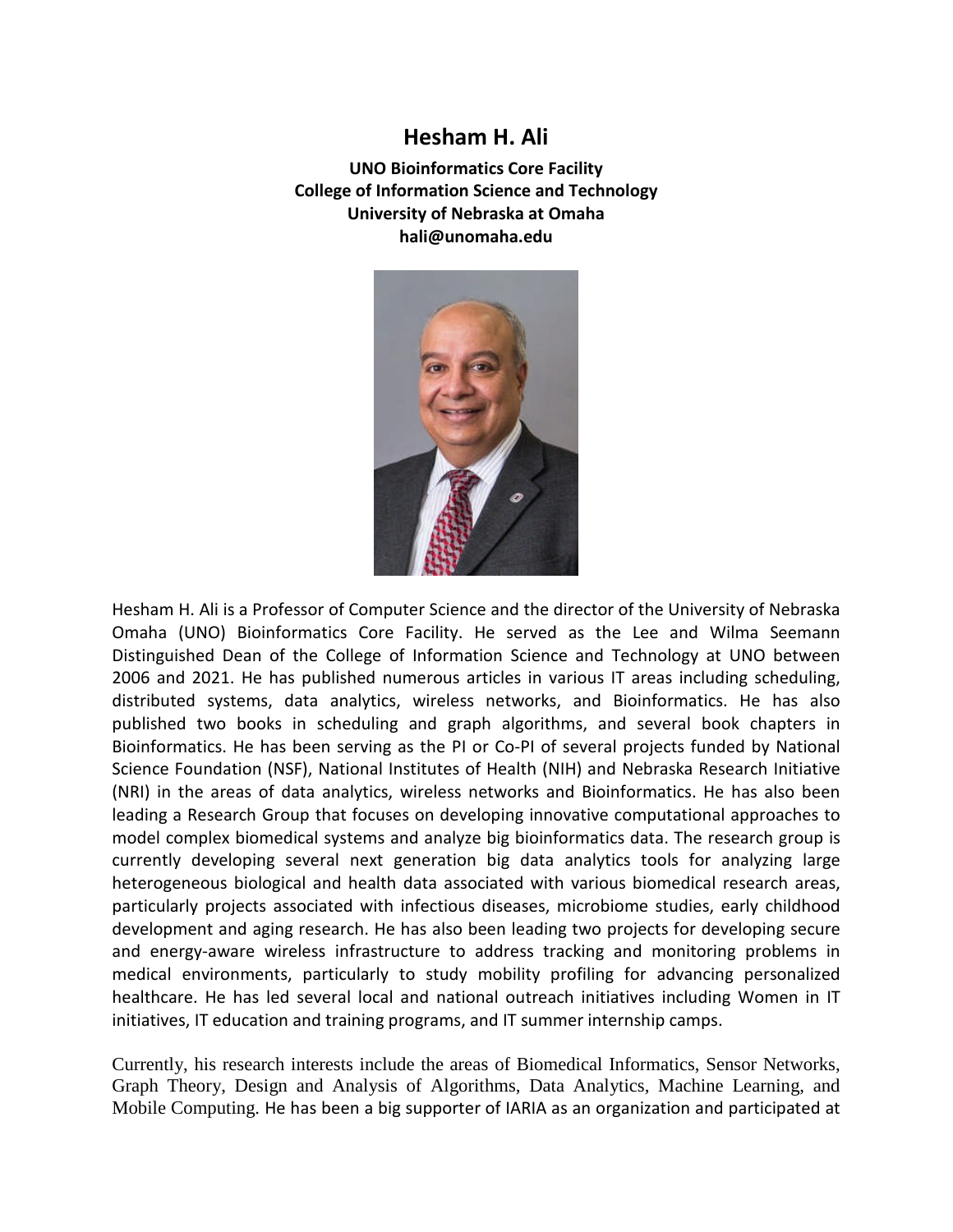various levels in many of its events. He has published papers in various IARIA conferences, organized and participated in various panels, and delivered several keynote talks and tutorials. Below is a summary of his recent papers and academic contributions, highlighting the IARIA participation.

## **Selected Recent Journal Articles**

- 1. R. K. Thelagathoti and H. Ali, "A Population Analysis Approach using Mobility Data and Correlation Networks for Depression Episodes Detection," to appear in Annals of Depression and Anxiety, 2022.
- 2. E. Rastegari, D. Orn, M. Zahiri, C. Nelson, H. Ali and K. Siu, "Assessing Laparoscopic Surgical Skills using Similarity Network Models: A Pilot Study," Journal of Surgical Innovation, March 2021.
- 3. M. Beaver, D. Lagundzin, I. Thapa, J. Lee, H. Ali, T. Kielian, and G. Skar, "*C. acnes* central nervous system catheter infection induces long-term changes in the CSF proteome," the Journal of Infection and Immunity, December 2020.
- 4. Q. Li, D. Ghersi, I. Thapa, L. Zhang, H. Ali and K. Cooper, "Measurement of Structural Change in Coexpression Networks from Cancer Gene Expression Data," Accepted for publication in the International Journal of Data Mining and Bioinformatics (IJDMB), December 2020.
- 5. I. Thapa and H. Ali, "A Multi-omics Graph Database System for Biological Data Integration and Cancer Informatics," Journal of Computational Biology, Volume 27, doi:10.1089cmb.2020.0231, September 2020.
- 6. S. West, H. Ali and D. Ghersi, "NEEP: null empirically estimated p-values for high-throughput molecular survival analysis," The Journal of Open Source Software, 5(52):2044, August 2020.
- 7. P. Chetti and H. Ali, "Estimating the Inspection Frequencies of Civil Infrastructures using Correlation Networks and Population Analysis," International Journal on Advances in Intelligent Systems, Volume 13, June 2020.
- 8. S. Kim, I. Thapa, L. Zhang and H. Ali, "A novel graph theoretical approach for modeling microbiomes and inferring microbial ecological relationships," BMC Genomics, Volume 20, Article 945, December 2019.
- 9. S. West, S. Kumar, S, Batra, H Ali & D. Ghersi, "Uncovering and characterizing splice variants associated with survival in lung cancer patients," PLoS Computational Biology 15 (10): e1007469. bioRxiv, 623876, October 2019.
- 10. G. Skar, M. Beaver, A. Aldrich, D. Lagundzin, I Thapa, N. Woods, H. Ali, J. Snowden, and T. Kielian, "Identification of Potential Cerebrospinal Fluid Biomarkers To Discriminate between Infection and Sterile Inflammation in a Rat Model of Staphylococcus epidermidis Catheter Infection," Journal of Infection and Immunity, Vol 87, No 9, September 2019.
- 11. K. Cooper, W. Hassan and H. Ali, "Identification of temporal network changes in short-course gene expression from C. elegans reveals structural volatility," International Journal of Computational Biology and Drug Design (IJCBDD), Vol 12, No 2, 10.1504/ijcbdd.2019.099760, August 2019.

## **Selected Recent Conference Papers**

- 1. Z. Hatami, P. Chetti, H, Ali and D. Volkman, "A Novel Population Analysis Approach for Analyzing Financial Markets under Crises – 2008 Economic crash and Covid-19 pandemic," Proceedings of the 55th Hawaii International Conference on System Sciences (HICSS-52), Hawaii, January 2022.
- 2. W. Gasper, K. Cooper, N. Cornelius, and H. Ali, "Parallel Planar Approximation for Large Networks," The International Workshop on High Performance Bioinformatics and Biomedicine, (HiBB-2021), held in conjunction with the IEEE International Conference on Bioinformatics and Biomedicine (BIBM 2021), Houston, Texas, December 2021.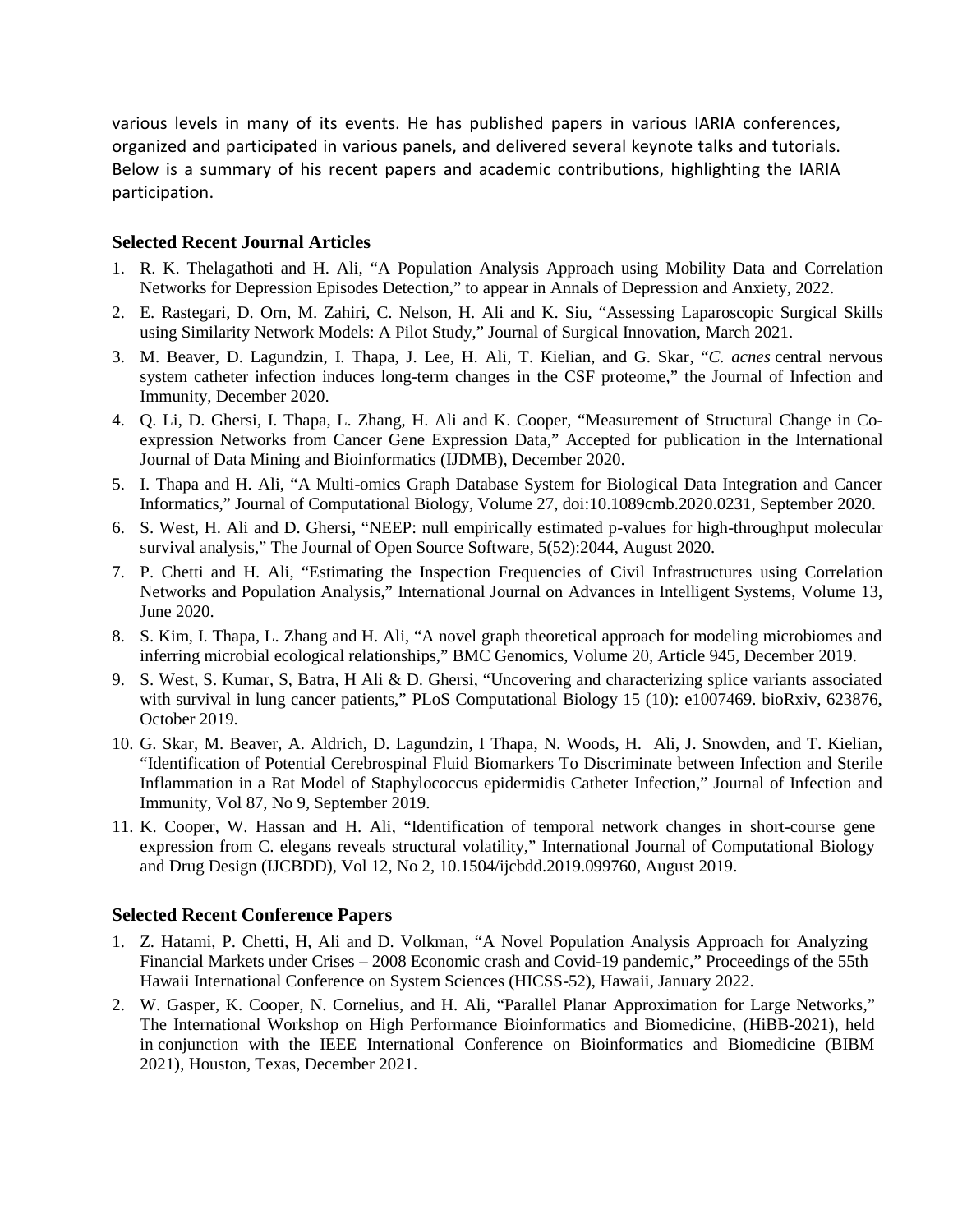- 3. R. K. Thelagathoti and H. Ali, "On Exploring the Use of Mobility Parameters in the Analysis of Early Childhood Developmental Disorders," Proceedings of IARIA Fifteenth International Conference on Sensor Technologies and Applications (Sensorcomm 2021), Athens, Greece, November 2021.
- 4. R. K. Thelagathoti and H. Ali, "The Comparison of various Correlation network models in studying Mobility data for the analysis of Depression episodes," Proceedings of the 14th International Conference on Bio-Inspired Systems and Signals Processing (Biosignals 2021), Virtual Conference, February 2021.
- 5. S. Kim, I. Thapa, F. Samadi, and H. Ali, "Computational Approaches for Drug Design: A Focus on Drug Repurposing," The Eighth International Work-Conference on Bioinformatics and Biomedical Engineering (IWBBIO 2020), Granada, Spain, September 2020.
- 6. E. Rastegari, D. Orn and H. Ali, "Smart Computational Approaches with Advanced Feature Selection Algorithms for Optimizing the Classification of Mobility Data in Health Informatics," Proceedings of the 8th ACM International Conference on Bioinformatics, Computational Biology, and Health Informatics (ACM-BCB 2020), Atlanta, August 2020.
- 7. Y. Haddad and H. Ali, "A Dynamic Approach for Managing Heterogeneous Wireless Networks in Smart Environments," Proceedings of the  $25<sup>th</sup>$  IEEE Symposium on Computers and Communications (ISCC), Rennes, France, July 2020.
- 8. K. Cooper, N. Cornelius, W. Gasper, S. Bhowmick, and H. Ali, "On the Planarity of Validated Complexes of Model Organisms in Protein-Protein Interaction Networks," Proceedings of the International Conference on Computational Science (ICCS), Amsterdam, Holland, June 2020.
- 9. I. Thapa and H. Ali, "A New Graph Database System for Multi-omics Data Integration and Mining Complex Biological Information," The Ninth International Conference on Computational Advances in Bio and medical Sciences (ICCABS 2019), Miami, Florida, November 2019.
- 10. Q. Li, D. Ghersi, I. Thapa, L. Zhang, H. Ali, and K. Cooper, "Identifying Structural Changes in Correlation Networks Models of Cancer Gene Expression by Stage," Proceedings of the 9th Int Workshop on Biological Network Analysis and Integrative Graph-Based Approaches (IWBNA), with the IEEE BIBM 2019, San Diego, California, November 2019.
- 11. P. Chetti and H. Ali, "Analyzing the Structural Health of Civil Infrastructures Using Correlation Networks and Population Analysis," Proceedings of IARIA Eighth International Conference on Data Analytics (Data Analytics 2019), Porto, Portugal, September 2019.
- 12. E. Rastegari and H. Ali, "A bag-of-words feature engineering approach for assessing health conditions using accelerometer data," Proceedings of the IEEE/ACM 4th International Conf on Connected Health: Applications, Systems and Engineering Technologies (CHASE 2019), Washington D.C., September 2019.
- 13. S. Kim, I. Thapa, L. Zhang, and H. Ali, "On Identifying Candidates for Drug Repurposing for the Treatment of Ulcerative Colitis using Gene Expression Data," The Seventh International Work-Conf on Bioinformatics and Biomedical Engineering (IWBBIO 2019), Granada, Spain, May 2019.
- 14. E. Rastegari, S. Azizian and H. Ali, "Machine Learning and Similarity Network Approaches to Support Automatic Classification of Parkinson's Diseases Using Accelerometer-based Gait Analysis," Proceedings of the 52th Hawaii International Conference on System Sciences (HICSS-52), Hawaii, January 2019.
- 15. S. Kim, I. Thapa, H. Ali, "A Graph-Theoretic Approach for Identifying Bacterial Inter-correlations and Functional Pathways in Microbiome Data," in Proceedings of the IEEE International Conference on Bioinformatics and Biomedicine (BIBM 2018), Madrid, Spain, December 2018.
- 16. A. Patolla, I. Youn and H. Ali, "Robust Network Models for using Mobility Parameters for Health Assessment," IARIA Eleventh International Conference on Sensor Technologies and Applications (Sensorcomm 2017), Rome, Italy, September 2017.